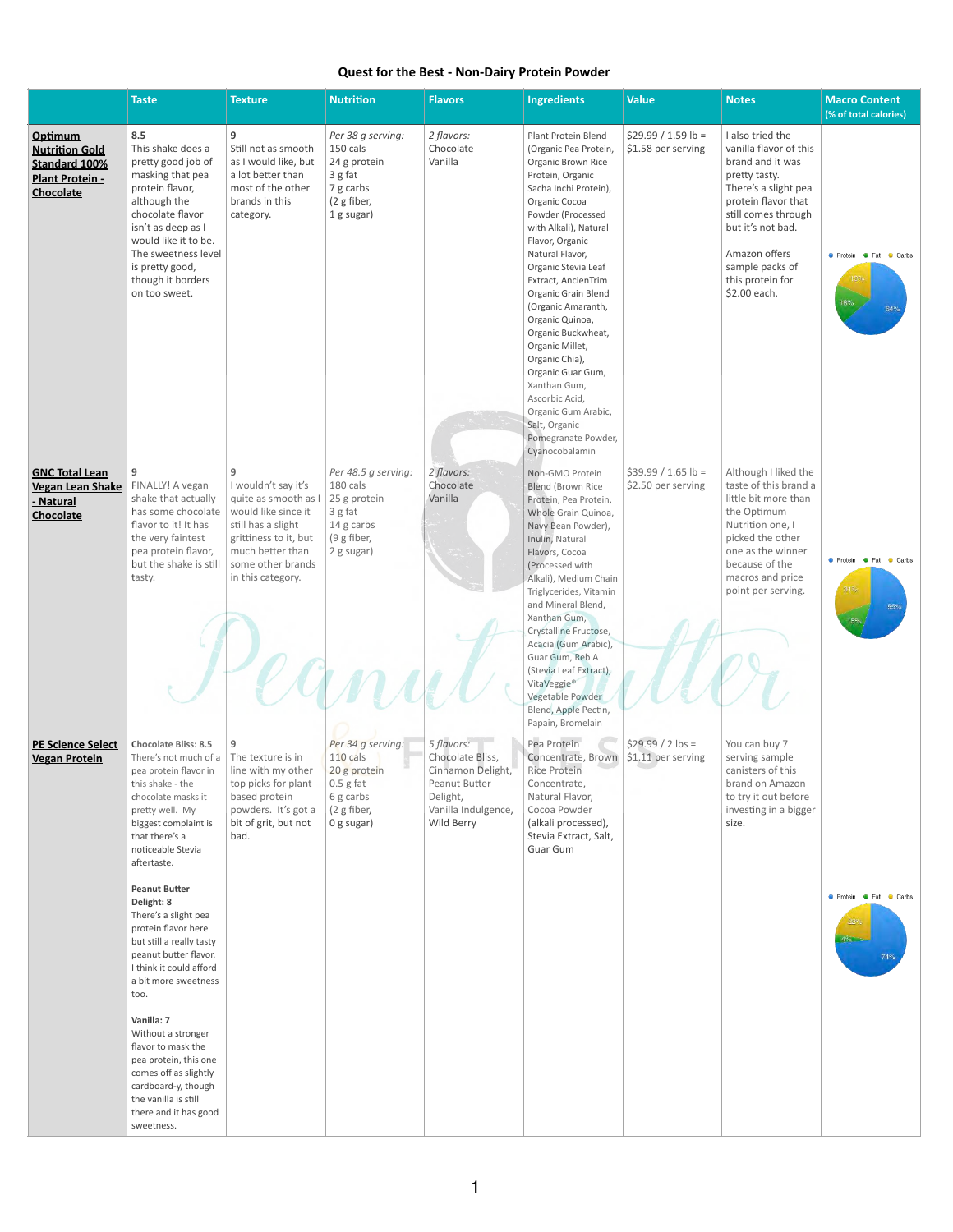|                                                                                           | <b>Taste</b>                                                                                                                                                                                                                                                                                                                                                                                                                                                                                                                                                                                                                                                                                                           | <b>Texture</b>                                                                                                                                                                                                                                                                                | <b>Nutrition</b>                                                                                                                    | <b>Flavors</b>                                                                                                                                                             | <b>Ingredients</b>                                                                                                                                                                                                                                                                                                                                                                                                                                                                              | <b>Value</b>                                        | <b>Notes</b>                                                                                                                                                                                                                                                                                  | <b>Macro Content</b><br>(% of total calories) |
|-------------------------------------------------------------------------------------------|------------------------------------------------------------------------------------------------------------------------------------------------------------------------------------------------------------------------------------------------------------------------------------------------------------------------------------------------------------------------------------------------------------------------------------------------------------------------------------------------------------------------------------------------------------------------------------------------------------------------------------------------------------------------------------------------------------------------|-----------------------------------------------------------------------------------------------------------------------------------------------------------------------------------------------------------------------------------------------------------------------------------------------|-------------------------------------------------------------------------------------------------------------------------------------|----------------------------------------------------------------------------------------------------------------------------------------------------------------------------|-------------------------------------------------------------------------------------------------------------------------------------------------------------------------------------------------------------------------------------------------------------------------------------------------------------------------------------------------------------------------------------------------------------------------------------------------------------------------------------------------|-----------------------------------------------------|-----------------------------------------------------------------------------------------------------------------------------------------------------------------------------------------------------------------------------------------------------------------------------------------------|-----------------------------------------------|
| <b>Nuzest Clean</b><br>Lean Protein -<br><b>Rich Chocolate</b>                            | 8<br>I have to say that I<br>was pleasantly<br>surprised by the<br>flavor of this<br>powder considering<br>the ingredients list.<br>I really couldn't<br>taste a pea protein<br>flavor, but I also<br>didn't think the<br>chocolate flavor<br>was rich enough.                                                                                                                                                                                                                                                                                                                                                                                                                                                         | 9.5<br>Pretty smooth<br>overall. My only<br>complaint was<br>quite a bit of foam<br>sitting on top after<br>shaking it up with<br>water.                                                                                                                                                      | Per 25 g serving:<br>90 cals<br>19 g protein<br>$1.5$ g fat<br>2 g carbs<br>(1 g fiber,<br>0 g sugar)                               | 5 flavors:<br>Chai Turmeric Maca<br>Coffee Coconut<br><b>Real Coffee</b><br><b>Rich Chocolate</b><br>Smooth Vanilla<br>Vanilla Matcha<br>Wild Strawberry                   | Pea Protein Isolate,<br>Cacao Powder,<br>Natural Vanilla<br>Flavor, Natural<br>Chocolate Flavor,<br>Thaumatin                                                                                                                                                                                                                                                                                                                                                                                   | $$44.95 / 1.1 lb =$<br>\$2.25 per serving           | Amazon offers<br>sample packs for<br>\$3.50 each.<br>This protein is also<br>high in sodium,<br>ringing in at 338 mg<br>per serving!<br>Thaumatin is said to<br>be a sweetener in<br>the same category<br>as monk fruit and<br>stevia. It's derived<br>from katemfe fruit<br>found in Africa. | ● Protein ● Fat ● Carbs<br>78%                |
| <b>Bowmar</b><br><b>Nutrition Vegan</b><br><b>Protein</b>                                 | <b>Chocolate Almond</b><br>Coconut: 9.5 This<br>one actually tastes<br>like the candy bar it's<br>supposed to imitate!<br>Luckily for me, it's not<br>as sweet as a candy<br>bar. I didn't give it a<br>10 because there's<br>still an ever so slight<br>pea protein flavor.<br><b>Peanut Butter</b><br>Cookie: 8.5<br>Solid peanut butter<br>flavor, though it was a<br>bit on the sweet side<br>for me. Did a pretty<br>great job of masking<br>the pea protein<br>flavor.<br><b>Banana Nut Bread:</b><br>6.5 The banana flavor<br>was a bit too artificial<br>for my liking, but if<br>you like banana<br>flavored things, this<br>could be your jam.<br>There is a nutty<br>complexity to it<br>beyond the banana, | 8<br>Has a slight<br>grittiness to it and<br>gets a bit foamy on<br>top when shaken<br>(about 1/2" of foam<br>after shaking in my<br>16 oz blender<br>bottle.                                                                                                                                 | Per 33 g serving:<br>110 cals<br>22 g protein<br>$0.5$ g fat<br>5 g carbs<br>(1 g fiber,<br>0 g sugar,<br>incl. 0 g added<br>sugar) | 7 flavors:<br>Banana Nut Bread,<br>Blueberry Donut,<br>Cherry Pie,<br>Chocolate Almond<br>Coconut,<br>Cinnamon Cereal,<br>Fruity Cereal,<br><b>Peanut Butter</b><br>Cookie | Pea Protein<br>Concentrate,<br>Pumpkin Seed<br>Protein (as Smooth<br>Protein™),<br>Sunflower Seed<br>Protein (as Smooth<br>Protein™),<br>Watermelon Seed<br>Protein (as Smooth<br>Protein <sup>™</sup> ), Natural<br>Flavors, Salt<br>(Sodium Chloride),<br>Gum Acacia,<br>Sucralose.                                                                                                                                                                                                           | $$49.99 / 1.9$ lb tub =<br>\$1.79 per serving       | Although I really<br>liked the Chocolate<br>Almond Coconut<br>and Peanut Butter<br>Cookie flavors, I<br>won't be buying<br>this brand again<br>because the<br>Sucralose used to<br>sweeten it does not<br>agree with my<br>stomach.                                                           | Protein <b>Carbs</b><br>$4\%$<br><b>78%</b>   |
|                                                                                           | which was good.<br><b>Blueberry Donut: 5</b><br>This one has a really<br>artificial taste to it<br>that I have a hard<br>time interpreting as<br>blueberry donut. It<br>almost reminds me of<br>blueberry taffy?                                                                                                                                                                                                                                                                                                                                                                                                                                                                                                       |                                                                                                                                                                                                                                                                                               |                                                                                                                                     |                                                                                                                                                                            |                                                                                                                                                                                                                                                                                                                                                                                                                                                                                                 |                                                     |                                                                                                                                                                                                                                                                                               |                                               |
| <b>Flex Nutrition</b><br>Vegan Protein -<br><b>Slow Churn</b><br><b>Vanilla Ice Cream</b> | 8.5<br>This brand does a<br>great job of<br>masking the typical<br>pea protein flavors,<br>and I can definitely<br>get the ice cream<br>taste (although it's<br>slightly artificial<br>tasting).<br>Unfortunately I<br>thought they went<br>a little overboard<br>on the sweetness.                                                                                                                                                                                                                                                                                                                                                                                                                                    | 8.5<br>The texture is along<br>the lines of the<br>other top plant<br>protein shakes - it<br>still has a slight<br>graininess to it but<br>generally very<br>smooth. I didn't<br>love how much<br>foam was<br>generated after<br>shaking it - I ended<br>up drinking a lot of<br>air bubbles. | Per 31 g serving:<br>120 cals<br>24 g protein<br>1 g fat<br>3 g carbs<br>(1 g fiber,<br>$0$ g sugar)                                | 2 flavors:<br>Chocolate Fudge<br>Brownie,<br>Slow Churn Vanilla<br>Ice Cream                                                                                               | Pea Protein Powder,<br>Mung Bean Protein<br>Powder, Organic<br>Agave Inulin, Natural<br>Flavor, Salt, Digestive<br>Enzyme Blend<br>[Amylase, Bromelain,<br>Cellulase, HemiSEB,<br>Invertase, Lipase,<br>Lactase, Peptizyme SP<br>(Serrapeptase),<br>Papain, Protease<br>Blend (I, II, and III),<br>Diastase,<br>Glucoamylase, Alpha-<br>Galactosidase (as<br>DigeSEB Super)],<br>Organic Coconut<br>Freeze Dried Water<br>Powder (as<br>CocOganic Plus),<br>Xanthan Gum, Guar<br>Gum, Sucralose | \$47.00 per 29.2 oz<br>$tub = $1.74$ per<br>serving | Although this brand<br>was tasty, I<br>probably won't buy<br>it again because it's<br>a little too sweet<br>for me and it's<br>sweetened with<br>Sucralose, which<br>upsets my stomach.                                                                                                       | Protein Pat Carbs<br>82%                      |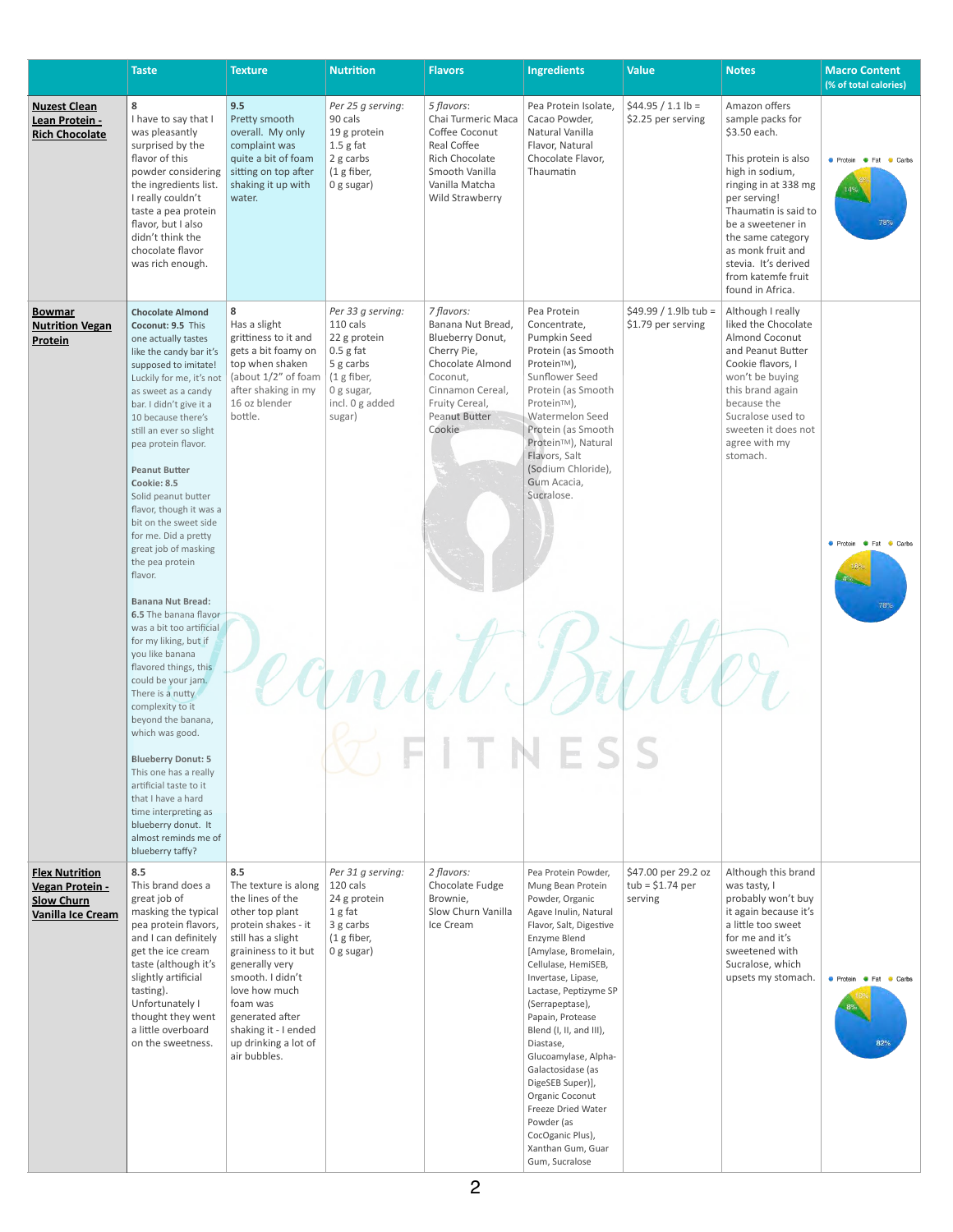## **Complete Plant Protein** -**Chocolate**

Again, not much chocolate flavor but  $\vert$  other plant protein the sweetness of this powder is just right. The pea protein flavor is pretty muted and I honestly didn't mind it with this brand for some reason. is still a slight

Compared to the powders, this one does the best with the texture. There grittiness, but not as bad as others. It gets a bit of foam when you shake it up, but that goes away pretty quickly. 120 cals 21 g protein 2 g fat 4 g carbs (4 g sugar)

|                                                                                                               | <b>Taste</b>                                                                                                                                                                                                                                                                                                                                   | <b>Texture</b>                                                                                                                                                                                                           | <b>Nutrition</b>                                                                                                       | <b>Flavors</b>                                                                                                                                   | <b>Ingredients</b>                                                                                                                                                                                                                                                                                                                                                                                                                                                                                                      | <b>Value</b>                                       | <b>Notes</b>                                                                                                                                                                                                                   | <b>Macro Content</b><br>(% of total calories)                 |
|---------------------------------------------------------------------------------------------------------------|------------------------------------------------------------------------------------------------------------------------------------------------------------------------------------------------------------------------------------------------------------------------------------------------------------------------------------------------|--------------------------------------------------------------------------------------------------------------------------------------------------------------------------------------------------------------------------|------------------------------------------------------------------------------------------------------------------------|--------------------------------------------------------------------------------------------------------------------------------------------------|-------------------------------------------------------------------------------------------------------------------------------------------------------------------------------------------------------------------------------------------------------------------------------------------------------------------------------------------------------------------------------------------------------------------------------------------------------------------------------------------------------------------------|----------------------------------------------------|--------------------------------------------------------------------------------------------------------------------------------------------------------------------------------------------------------------------------------|---------------------------------------------------------------|
| <b>Ghost Vegan</b><br><b>Plant Based</b><br><b>Protein Powder -</b><br><b>Chocolate Cereal</b><br><b>Milk</b> | 8<br>The flavor<br>description as<br>chocolate cereal<br>milk is surprisingly<br>accurateit's like a<br>watered down<br>chocolate flavor.<br>My only complaint<br>is that it has a tiny<br>bit of a cardboard<br>after taste.                                                                                                                  | 9.5<br>One of the least<br>gritty vegan protein<br>powders I've tried.<br>It does get a little<br>bit of foam on top<br>after you shake it,<br>though it's not<br>enough to be<br>annoying while you<br>try to drink it. | Per 35 g serving:<br>120 cals<br>20 g protein<br>2 g fat<br>6 g carbs<br>(2 g fiber,<br>$0$ g sugar)                   | 4 flavors:<br>Banana Pancake<br>Batter,<br>Chocolate Cereal<br>Milk,<br>Pancake Batter,<br>Peanut Butter<br><b>Cereal Milk</b>                   | Vegan Protein (Pea<br>Protein Concetrate,<br>Organic Pumkin<br>Protein,<br><b>Watermelon Seed</b><br>Protein), Natural<br>and Artificial Flavor,<br><b>Sunflower Creamer</b><br>(High Oleic<br>Sunflower Oil,<br>Tapioca Starch,<br>Tapioca Dextrin,<br>naturals Flavors, d-<br>Alpha Tocopherols),<br>Salt, Sucralose,<br>Acesulfame<br>Potassium                                                                                                                                                                      | $$44.99 / 2 lb$ tub =<br>\$1.61 per serving        | Another tasty brand<br>that I won't buy<br>again because it's<br>sweetened with<br>Sucralose, which<br>upsets my stomach.                                                                                                      | Protein <b>C</b> Fat<br>Carbs<br>15%<br>66%                   |
| Tone It Up<br><b>Organic Plant</b><br><b>Based Protein -</b><br>Vanilla                                       | 7.5<br>The vanilla flavor<br>really comes<br>through in this<br>shake, helped along<br>by a good amount<br>of sweetness.<br>There is a little bit<br>of a cardboard-y<br>aftertaste though.                                                                                                                                                    | 9<br>Smoother than a lot<br>of plant based<br>shakes, though<br>there is still some<br>grittiness to it.                                                                                                                 | Per 32 g serving:<br>90 cals<br>15 g protein<br>2 g fat<br>4 g carbs<br>(1 g fiber,<br>$0$ g sugar)                    | 2 flavors:<br>Chocolate<br>Vanilla                                                                                                               | Organic Protein<br><b>Blend (Organic Pea</b><br>Protein Isolate,<br>Organic Pumpkin<br>Seed Protein),<br>Natural Flavors,<br><b>Organic Natural</b><br>Flavors, Organic<br>Guar Gum, Organic<br>Monk Fruit Extract,<br>Sea Salt                                                                                                                                                                                                                                                                                         | \$32.99 / 11.36 oz<br>$tub = $2.20$ per<br>serving | You can also find<br>this brand at Target.                                                                                                                                                                                     | <b>Contact Protein Contact Service</b><br>Carbs<br>19%<br>64% |
| <b>Orgain Organic</b><br><b>Plant Based</b><br><b>Protein Powder -</b><br>Creamy<br><b>Chocolate Fudge</b>    | I was pretty excited   Not terribly gritty.<br>to taste this since it<br>smelled so<br>chocolatey in the<br>tubbut then I was<br>hit immediately<br>with a cardboard<br>taste when I drank<br>it. There's still<br>some good<br>chocolate flavor<br>and the right<br>amount of sweet,<br>but it's hard to get<br>past that cardboard<br>taste. | 8.5                                                                                                                                                                                                                      | Per 46 g serving:<br>150 cals<br>21 g protein<br>4 g fat<br>15 g carbs<br>(7 g fiber,<br>0 g sugar,<br>5 g erythritol) | 5 flavors:<br>Chocolate Peanut<br>Butter,<br>Cookies and Cream,<br>Creamy Chocolate<br>Fudge,<br>Peanut Butter,<br>Vanilla Bean                  | Orgain Organic Protein<br>Blend (Organic Pea<br>Protein, Organic Brown<br>Rice Protein, Organic<br>Chia Seed), Orgain<br><b>Organic Creamer Base</b><br>(Organic Acacia Gum,<br>Organic High Oleic<br>Sunflower Oil, Organic<br>Inulin, Organic Rice<br>Dextrins, Organic Rice<br>Bran Extract, Organic<br>Rosemary Extract),<br>Organic Erythritol,<br>Organic Natural Flavors,<br>Organic Alkalized Cocoa,<br>Natural Flavor, Sea Salt,<br>Organic Acacia Gum,<br>Organic Guar Gum,<br>Organic Stevia, Xanthan<br>Gum | $$26.99 / 2.03$ lb tub                             | I probably wouldn't<br>$=$ \$1.35 per serving   buy this one again<br>if it tasted<br>awesome, I might<br>be able to get past<br>the macros and the<br>sugar alcohol in<br>there. That said, I<br>did drink the entire<br>tub. | ● Protein ● Fat ● Carbs<br>33%<br>47%<br>20%                  |
| <b>HPN Pro Zero</b><br><b>Organic Plant</b><br>Protein -<br><b>Chocolate</b><br><b>Frosting</b>               | This one tastes better<br>than most of the<br>other vegan powders.<br>However, it hits you<br>immediately with a<br>sweet shock, but then<br>you really don't get<br>much chocolate<br>flavor at all. I can still<br>detect the pea<br>protein taste too.                                                                                      | 8.5<br>This one is not as<br>thick as others and<br>it's not as gritty<br>either. I think those<br>are both good things<br>in this product<br>category.                                                                  | Per 30.3 g serving:<br>100 cals<br>20 g protein<br>3 g fat<br>2 g carbs<br>$(1$ g fiber,<br>0 g sugar)                 | 6 flavors:<br><b>Blueberry Scone</b><br>Chai Latte<br>Chocolate Frosting<br>Cinnamon Roll with<br>Frosting<br>Vanilla Frosting<br>Strawberry Jam | Organic Brown Rice<br>Protein, Organic Pea<br>Protein, Natural<br>Flavors, Xanthan<br>Gum, Cacao, Lohan<br>Guo (fruit) Extract,<br>Stevia Leaf Extract,<br>Solec F, Guar Gum<br>Rice Bran                                                                                                                                                                                                                                                                                                                               | \$49.99 / 25<br>$servings =$<br>\$2.00 per serving | The cinnamon roll<br>flavor is pretty good<br>- it's like a<br>cinnamon cream<br>type flavor, not just<br>straight cinnamon.<br>Chai latte is good<br>too - though not as<br>much spice as I<br>would have liked.              | <b>C</b> Protein <b>C</b> Fat<br>Carbs<br>23%<br>70%          |
| <b>Plant Fusion</b>                                                                                           | 7.5                                                                                                                                                                                                                                                                                                                                            | 8.5                                                                                                                                                                                                                      | Per 30 g serving:                                                                                                      | 5 flavors:                                                                                                                                       | <b>PlantFusion Amino</b>                                                                                                                                                                                                                                                                                                                                                                                                                                                                                                | $$34.99 / 2 lb =$                                  | This brand is a great                                                                                                                                                                                                          |                                                               |

Chocolate Chocolate Raspberry Cookies n' Cream Vanilla Bean Unflavored

Acid Infused Protein Blend: (Pea Protein Isolate, Artichoke Protein, Organic Sprouted Amaranth Powder and Organic Sprouted Quinoa Powder), PlantFusion Proprietary Enzyme Blend: Bromelain and Alpha Galactosidase with other naturally occurring enzymes. Other Ingredients: Fructose, Natural Vanilla Flavor, Stevia, Silica and Guar Gum

\$1.17 per serving

option for a plant protein and if you wanted to add more chocolate flavor, you could just shake it up with some dutch cocoa powder. Plus, the macros are on point for a plant protein.

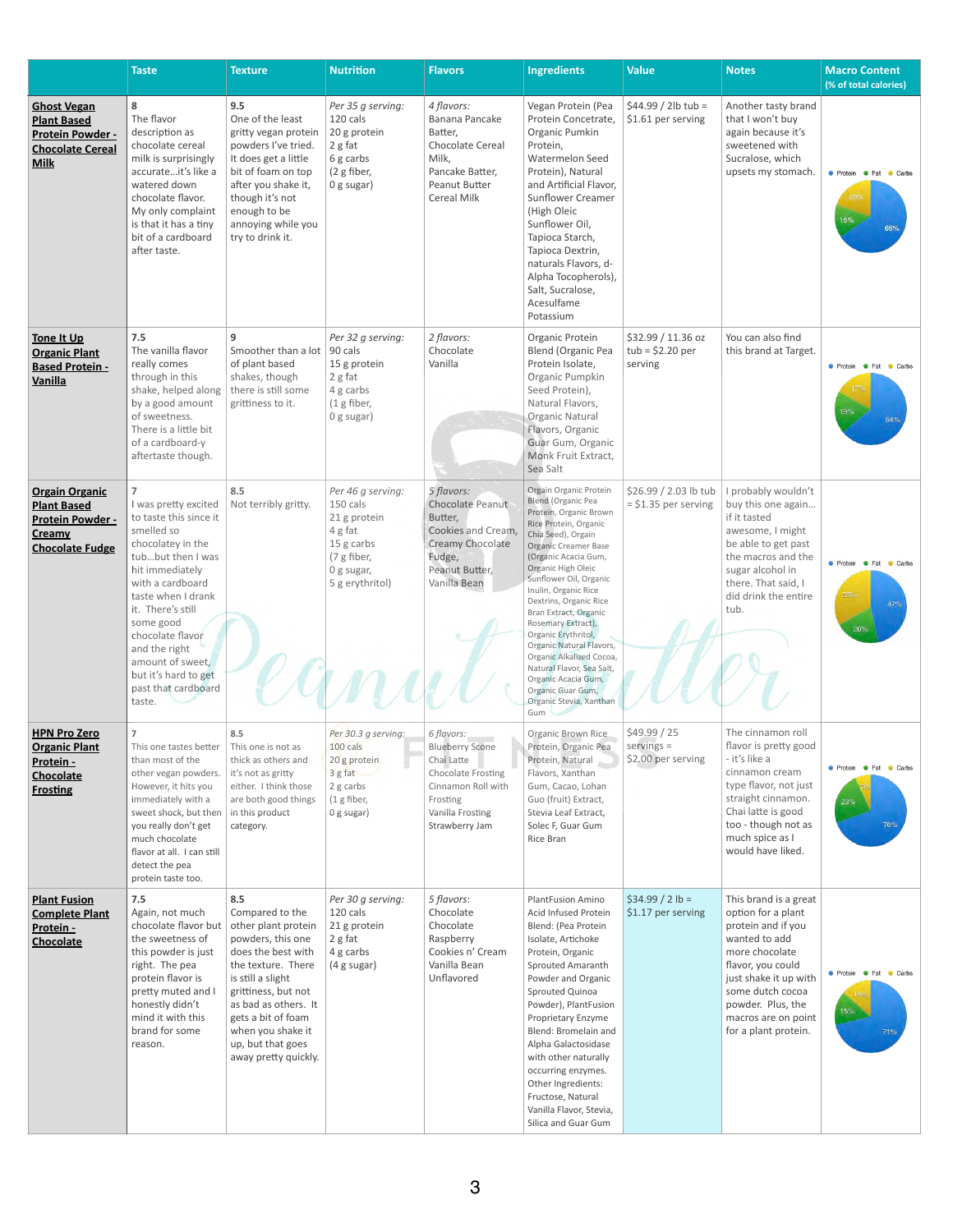|                                                                                         | <b>Taste</b>                                                                                                                                                                                                                                                     | <b>Texture</b>                                                                                                                                                   | <b>Nutrition</b>                                                                                                            | <b>Flavors</b>                                                           | <b>Ingredients</b>                                                                                                                                                                                                                                                                                                                                                                                                                                                                                                                                                                                              | <b>Value</b>                                   | <b>Notes</b>                                                                                                                                                                 | <b>Macro Content</b><br>(% of total calories)                                                          |
|-----------------------------------------------------------------------------------------|------------------------------------------------------------------------------------------------------------------------------------------------------------------------------------------------------------------------------------------------------------------|------------------------------------------------------------------------------------------------------------------------------------------------------------------|-----------------------------------------------------------------------------------------------------------------------------|--------------------------------------------------------------------------|-----------------------------------------------------------------------------------------------------------------------------------------------------------------------------------------------------------------------------------------------------------------------------------------------------------------------------------------------------------------------------------------------------------------------------------------------------------------------------------------------------------------------------------------------------------------------------------------------------------------|------------------------------------------------|------------------------------------------------------------------------------------------------------------------------------------------------------------------------------|--------------------------------------------------------------------------------------------------------|
| <b>Jay Robb's Egg</b><br><b>White Protein</b><br>Powder -<br>Chocolate                  | 7.5<br>After drinking so<br>many pea-protein<br>based shakes, this<br>one was a nice break<br>from that distinct<br>flavor. However, the<br>chocolate flavor was<br>barely there and<br>mostly all I got was<br>an overwhelming<br>sweetness from the<br>Stevia. | 8<br>The egg white<br>powder dissolves<br>easily into water, but<br>if you use a shaker,<br>you'll end up with a<br>mile high foam pile<br>on top of your shake. | Per 33 g serving:<br>120 cals<br>24 g protein<br>0 g fat<br>4 g carbs<br>(0 $g$ fiber,<br>0 g sugar,<br>2 g sugar alcohols) | 4 flavors:<br>Chocolate<br>Strawberry<br>Vanilla<br>Unflavored           | Egg albumin, xylitol,<br>natural flavor,<br>xanthan gum, non-<br>GMO sunflower<br>lecithin, and stevia                                                                                                                                                                                                                                                                                                                                                                                                                                                                                                          | $$48.95 / 24$ oz bag =<br>\$2.33 per scoop     | I tried this out in<br>some hot protein<br>oatmeal and it acted<br>like you would expect<br>egg whites to act<br>they cooked.                                                | <b>O</b> Protein <b>O</b> Fat<br>Carbs<br>86%                                                          |
| <b>BN Labs Vegan</b><br><b>Protein - Caramel</b><br>Latte                               | 6.5<br>I can tell that they're<br>going for the caramel<br>latte flavor here, but<br>it's just overpowered<br>by the pea protein<br>taste. It could also<br>afford to be slightly<br>sweeter.                                                                    | 7.5<br>Not too gritty, but it<br>thickens up more<br>than I care for after<br>mixing it.                                                                         | Per 36 g serving:<br>143 cals<br>27 g protein<br>3 g fat<br>2 g carbs<br>(2 g fiber,<br>0 g sugar)                          | 4 flavors:<br>Caramel Latte<br>Chocolate Fudge<br>Mixed Berry<br>Vanilla | Protein Blend<br>(Organic Pea Protein<br>Isolate, Organic<br>Brown Rice Protein,<br>Organic Hemp<br>Protein, Organic<br>Spirulina Powder),<br>Organic Guar Gum,<br>Natural Flavors,<br>Organic Stevia,<br>Organic Coconut<br>Cream                                                                                                                                                                                                                                                                                                                                                                              | \$49.99 / 30 servings =<br>\$1.67 per serving  | Amazon offers<br>samples for \$4.50<br>each.<br>One thing that's kind<br>of weird about this<br>protein is the sodium<br>level - there's 300 mg<br>of sodium per<br>serving! | $\bullet$ Fat<br>Carbs<br><b>C</b> Protein<br>76%                                                      |
| <b>ProMix Complete</b><br><b>Plant Based</b><br>Vegan Protein -<br><b>Raw Chocolate</b> | 6.5<br>Has a decent<br>chocolate flavor but<br>it's overpowered by<br>the pea protein taste.                                                                                                                                                                     | $\overline{7}$<br>Pretty gritty. A simple<br>shaker doesn't get rid<br>of all the clumps, plus<br>it gets a layer of foam $\vert$ 4 g carbs<br>on top.           | Per 31 g serving:<br>150 cals<br>25 g protein<br>3 g fat<br>(3 g fiber,<br>0 g sugar)                                       | 2 flavors:<br>Chocolate<br>Vanilla                                       | Organic Pea Protein,<br>Organic Sprouted<br>Brown Rice Protein,<br>Raw Organic Cacoa,<br><b>Monk Fruit</b>                                                                                                                                                                                                                                                                                                                                                                                                                                                                                                      | $$21.99 / 14$ servings =<br>\$1.57 per serving | Amazon offers sample<br>packs for \$3.99 each.                                                                                                                               | <b>O</b> Protein <b>O</b> Fat<br><b>Carbs</b><br>19%<br>70%                                            |
| <b>Vega Essentials</b><br><b>Shake - Chocolate</b>                                      | 6<br>I think the flavor of<br>this is slightly better<br>than the Vega Sport<br>shake, but there's still<br>that persistent pea<br>protein taste and<br>overall lack of<br>chocolate flavor.                                                                     | $\overline{7}$<br>Pretty similar texture<br>to Vega Sport.                                                                                                       | Per 34 g serving:<br>140 cals<br>20 g protein<br>4 g fat<br>6 g carbs<br>(4 g fiber<br>1 g sugar)                           | 3 flavors:<br>Chocolate<br>Mocha<br>Vanilla                              | Pea Protein, Whole<br>Flaxseed (Micro<br>Milled), Organic<br>Acacia Gum<br>(Naturally Occurring<br>Fiber), Hemp Protein,<br>Broccoli, Fruit &<br>Vegetable Blend<br>(Quinoa, Acerola<br>Cherry, Carrot,<br>Sunflower Seed Oil,<br>Spinach, Broccoli,<br>Beet, Tomato, Apple,<br>Cranberry, Orange,<br>Blueberry,<br>Strawberry,<br>Mushroom), Inulin<br>(from Chicory Root),<br>Kale, Marine Algae<br>Calcium, Spirulina,<br>Bromelain (from<br>Pineapple). Contains<br>2 percent or less of:<br>Natural Chocolate<br>Flavor, Natural Vanilla<br>Flavor, Natural<br>Almond Flavor, Sea<br>Salt, Stevia Extract, | $$35.14 / 1 lb$ tub =<br>\$1.95 per serving    | Vega adds lots of<br>extra fruit and<br>vegetable extracts,<br>which makes their<br>ingredients list a mile<br>long.                                                         | <b>Contact Protein Contact Contact Contact Protein Contact Protein</b><br>Carbs<br>57%<br>$26^\circ$ . |

|  | Monk Fruit Extract, |  |
|--|---------------------|--|
|  | Xanthan Gum         |  |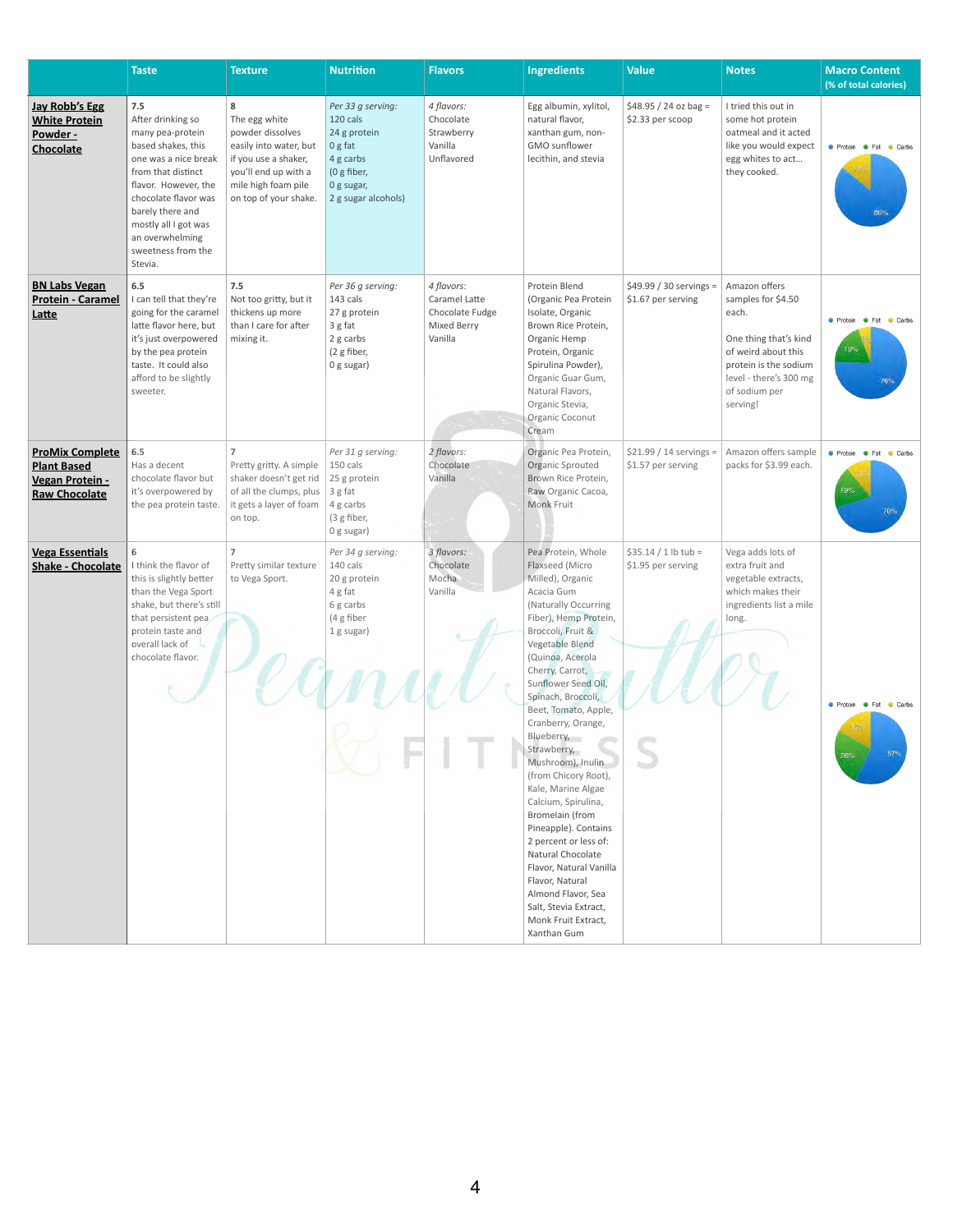|                                                                                                          | <b>Taste</b>                                                                                                                                                                                                                                                     | <b>Texture</b>                                                                                           | <b>Nutrition</b>                                                                                                                   | <b>Flavors</b>                                                                                                  | <b>Ingredients</b>                                                                                                                                                                                                                                                                                                                                                                                                                                                                                                                         | <b>Value</b>                                      | <b>Notes</b>                                                                                                                                                                                                                                                                                                                                                                                                      | <b>Macro Content</b><br>(% of total calories)                            |
|----------------------------------------------------------------------------------------------------------|------------------------------------------------------------------------------------------------------------------------------------------------------------------------------------------------------------------------------------------------------------------|----------------------------------------------------------------------------------------------------------|------------------------------------------------------------------------------------------------------------------------------------|-----------------------------------------------------------------------------------------------------------------|--------------------------------------------------------------------------------------------------------------------------------------------------------------------------------------------------------------------------------------------------------------------------------------------------------------------------------------------------------------------------------------------------------------------------------------------------------------------------------------------------------------------------------------------|---------------------------------------------------|-------------------------------------------------------------------------------------------------------------------------------------------------------------------------------------------------------------------------------------------------------------------------------------------------------------------------------------------------------------------------------------------------------------------|--------------------------------------------------------------------------|
| OLLY Protein +<br><b>Slim Boost</b><br>Protein Powder -<br><b>Salted Caramel</b><br>Chocolate            | 5<br>There's a hint of<br>sweetness as well as<br>chocolate and<br>caramel flavor in<br>there, but mostly it<br>tastes like cardboard.                                                                                                                           | 8.5<br>A little bit gritty as it<br>hits the back of your<br>throat but not bad.                         | Per 40 g serving:<br>150 cals<br>18 g protein<br>3 g fat<br>14 g carbs<br>(5 g fiber<br>5 g sugar,<br>includes 5 g added<br>sugar) | 4 flavors:<br>Peanut Butter,<br>Pure Chocolate,<br><b>Salted Caramel</b><br>Chocolate,<br>Velvet Vanilla        | Protein Blend (Pea<br>Protein, Golden<br>Chlorella, Flax Seed),<br>Sweetening Blend<br>[Cane Sugar, Coconut<br>Juice Powder,<br>Stevian], Prebiotic<br>Fiber (From Cassava<br>Root), Cocoa Powder,<br>Natural Flavors, Salt,<br>Blood Orange Extract,<br>Guar Gum, Apple<br>Fiber, Fruit and<br>Vegetable Nutrient<br><b>Extract Blend</b><br>[Spinach, cherry,<br>Carrot, Broccoli, Beet,<br>Tomato, Apple,<br>Cranberry, Orange,<br>Blueberry,<br>Strawberry,<br>Mushroom].                                                              | \$33.99 / 1lb 5.2oz tub<br>$=$ \$2.27 per serving | There is a whole line<br>of different types of<br>protein powder, like<br>Slim Boost, Protein<br>Smoothies, Probiotic<br>Protein Shakes, etc<br>You can also find at<br>Target. I believe that<br>Slim Boost is being<br>replaced by a line of<br>plain Plant Powered<br>Protein, which has a<br>similar ingredients list<br>but without all the<br>extracts and fiber<br>(read: fewer carbs,<br>fewer calories). | ● Protein ● Fat ● Carbs<br>$36\%$<br>46%<br>17%                          |
| LyfeFuel Clean &<br><b>Lean Recovery</b><br><b>Shake - Chocolate</b>                                     | 5<br>There might be a hint<br>of chocolate flavor in<br>there, but mostly it<br>tastes like cardboard.                                                                                                                                                           | 8.5<br>A little bit gritty but<br>not bad.                                                               | Per 37 g serving:<br>140 cals<br>25 g protein<br>3 g fat<br>6 g carbs<br>(2 g fiber,<br>2 g sugar,<br>includes 2 g added<br>sugar) | 2 flavors:<br>Chocolate<br>Vanilla Chai                                                                         | Pea protein isolate,<br>brown rice protein,<br>quinoa, natural<br>cocoa, coconut sugar,<br>pea starch, natural<br>flavors, Creamer (high<br>oleic sunflower oil,<br>acacia gum, brown<br>rice syrup, natural<br>flavors, sunflower<br>lecithin, silicon<br>dioxide, D alpha<br>tocopherols), stevia,<br>magnesium citrate,<br>xantham gum, luo<br>han go                                                                                                                                                                                   | $$29.95 / 1 lb$ bag =<br>\$2.14 per serving       |                                                                                                                                                                                                                                                                                                                                                                                                                   | <b>C</b> Protein <b>C</b> Fat<br>Carbs<br>18%.<br>66%                    |
| <b>Sunwarrior</b><br><b>Warrior Blend</b><br><b>Plant-Based</b><br><b>Organic Protein -</b><br>Chocolate | 5.5<br>The chocolate flavor<br>comes through<br>slightly despite the<br>pea protein, but I get<br>this odd cherry<br>lozenge aftertaste.<br>Complete with the<br>tongue tingling<br>sensation.                                                                   | 7.5<br>It's not overly thick,<br>but it is still pretty<br>gritty.                                       | Per 25 g serving:<br>100 cals<br>16 g protein<br>$1.5$ g fat<br>4 g carbs<br>(3 g fiber,<br>Og sugar)                              | 4 flavors:<br><b>Berry</b><br>Chocolate<br>Mocha<br>Vanilla                                                     | Proprietary Protein<br><b>Blend (Organic Pea</b><br>Protein, Organic<br>Hemp Protein,<br>Organic Goji Berry),<br>Organic Cocoa,<br>Organic Chocolate<br>Flavor, Organic Guar<br>Gum, Sea Salt,<br>Organic Stevia Leaf<br>Extract, Organic<br>Whole Ground<br>Coconut                                                                                                                                                                                                                                                                       | $$35.99 / 1.65$ lb tub =<br>\$1.20 per serving    | In order to get the<br>same level of protein<br>and serving weight,<br>you'd really need<br>about 1.5 scoops.<br>That would result in a<br>price per serving of<br>about \$1.80.                                                                                                                                                                                                                                  | <b>C</b> Protein <b>C</b> Fat<br><b>Carbs</b><br>14%<br>68%              |
| <b>Ideal Raw</b><br><b>Organic Plant</b><br>Protein                                                      | Chocolate: 6.5<br>The level of<br>sweetness in this<br>shake is good, but the<br>chocolate flavor is<br>overpowered by a<br>cardboard-y flavor.<br>Vanilla: 5<br>Not much vanilla<br>flavor to speak of, it's<br>mostly just<br>cardboard/pea<br>protein flavor. | 6<br>Pretty gritty and a<br>bunch of little chunks<br>are left over even<br>after shaking<br>vigorously. | Per 32 g scoop:<br>130 cals<br>15 g protein<br>5 g fat<br>9 g carbs<br>(4 g fiber,<br>2 g sugar)                                   | 6 flavors:<br>Banana Almond<br>Chocolate<br>Chocolate Peanut<br><b>Butter</b><br>Mocha<br>Superberry<br>Vanilla | <b>IdealRaw Plant</b><br>Protein Blend<br>(Organic Rice Protein,<br>Organic Pea Protein,<br>Organic Coconut<br>Protein, Organic Chia<br>Protein, Organic<br>Sunflower Protein,<br>Organic Golden Flax<br>Protein, Organic<br>Pumpkin Protein),<br><b>Organic Coconut Milk</b><br>Powder, Organic<br>Cocoa Powder,<br>Natural Flavoring,<br>Sodium Chloride,<br>Organic Stevia,<br>Organic SuperFoods<br><b>Blend (Organic</b><br>Cranberries, Organic<br>Pomegranate,<br>Organic Broccoli,<br>Organic Wheat Grass,<br>Organic Beet Powder) | $$44.99 / 2.12$ lbs =<br>\$1.50 per serving       | You can buy samples<br>on the Ideal Raw<br>website.                                                                                                                                                                                                                                                                                                                                                               | <b>•</b> Protein<br>$\bullet$ Fat<br>Carbs<br>$26^{\circ}$<br>43%<br>32% |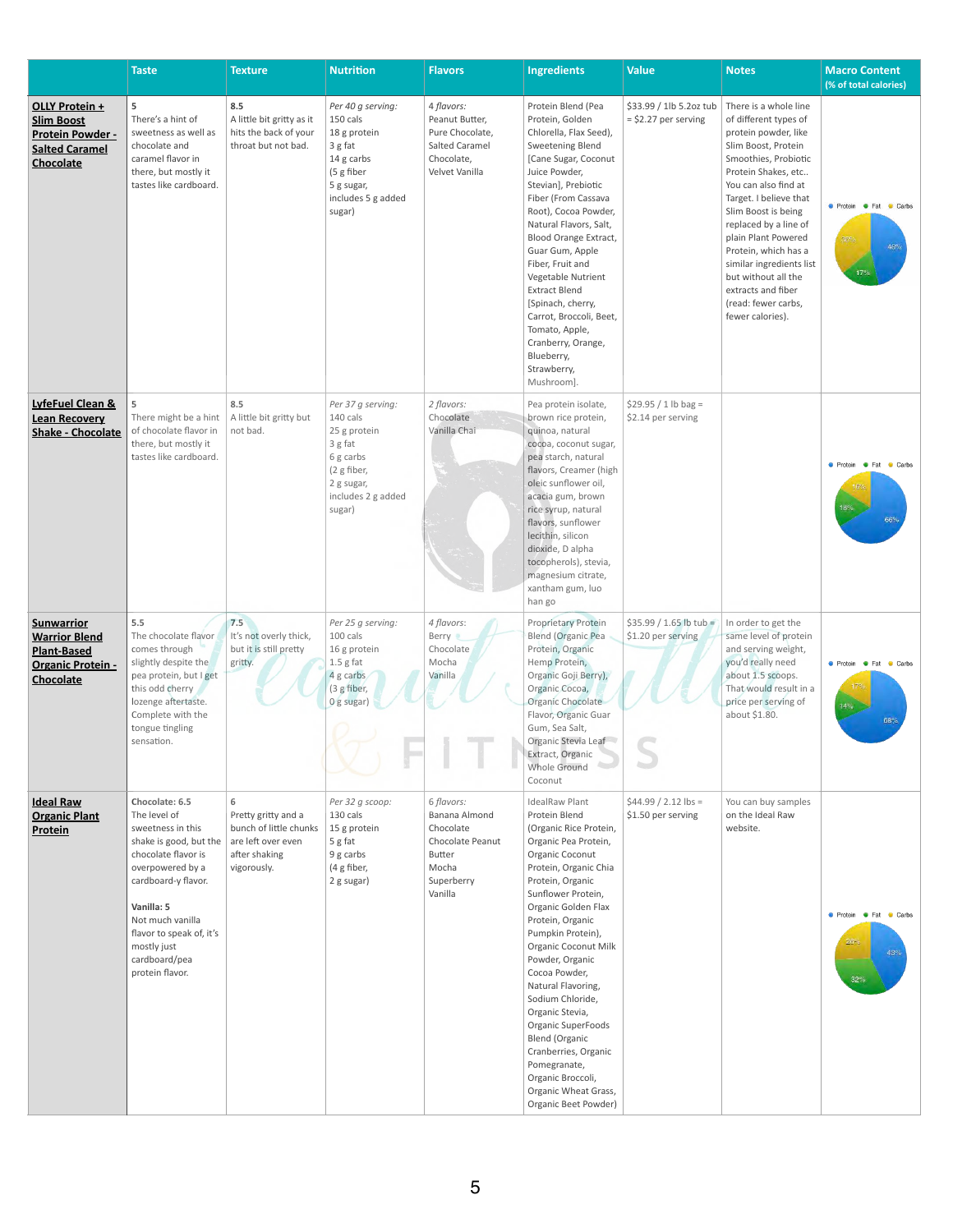|                                                                                                      | <b>Taste</b>                                                                                                                                                             | <b>Texture</b>                                                                                                        | <b>Nutrition</b>                                                                                   | <b>Flavors</b>                                       | <b>Ingredients</b>                                                                                                                                                                                                                                                                                                                                                                                                                                                                                                                  | <b>Value</b>                                   | <b>Notes</b>                                                                                                                                                                                                                                                                                                    | <b>Macro Content</b><br>(% of total calories) |
|------------------------------------------------------------------------------------------------------|--------------------------------------------------------------------------------------------------------------------------------------------------------------------------|-----------------------------------------------------------------------------------------------------------------------|----------------------------------------------------------------------------------------------------|------------------------------------------------------|-------------------------------------------------------------------------------------------------------------------------------------------------------------------------------------------------------------------------------------------------------------------------------------------------------------------------------------------------------------------------------------------------------------------------------------------------------------------------------------------------------------------------------------|------------------------------------------------|-----------------------------------------------------------------------------------------------------------------------------------------------------------------------------------------------------------------------------------------------------------------------------------------------------------------|-----------------------------------------------|
| <b>Vega Sport</b><br><b>Performance</b><br>Protein -<br><b>Chocolate</b>                             | 5<br>This has a really odd<br>taste to it. I think it<br>might be the pea<br>protein that's<br>throwing me off, but I<br>really don't get much<br>of a chocolate flavor. | $\overline{7}$<br>This makes a really<br>thick and creamy<br>shake, but it does<br>have a slight<br>grittiness to it. | Per 44 g serving:<br>160 cals<br>30 g protein<br>3 g fat<br>6 g carbs<br>(3 g fiber,<br>1 g sugar) | 4 flavors:<br>Berry<br>Chocolate<br>Mocha<br>Vanilla | Pea protein, Cocoa<br>powder, Pumpkin<br>seed protein, Organic<br>sunflower seed<br>protein, Alfalfa<br>protein, Tart cherry,<br>Probiotics (Bacillus<br>coagulans [provides 1<br>billion cfu/serving])<br>Bromelain, Turmeric<br>extract, Black Pepper<br>extract, Contains less<br>than 2% of:Beetroot<br>powder (for color),<br>Sea salt, Natural<br>chocolate flavor,<br>Natural vanilla flavor,<br>Natural caramel<br>flavor, Stevia extract,<br>Xanthan gum                                                                   | $$41.29 / 19$ servings =<br>\$2.17 per serving | Amazon offers sample<br>packs for \$2.00 each.                                                                                                                                                                                                                                                                  | ● Protein ● Fat ● Carbs<br>16%                |
| <b>Garden of Life</b><br><b>Sport Organic</b><br><b>Plant Based</b><br>Protein -<br><b>Chocolate</b> | 5<br>A very slight<br>improvement over<br>the raw version of<br>this brand. That pea<br>protein flavor still<br>shines through the<br>very faintest<br>chocolate flavor. | 6.5<br>Pretty gritty, but not<br>as bad as the raw<br>version.                                                        | Per 21 g serving:<br>15 g protein<br>$1.5$ g fat<br>2 g carbs<br>$(1$ g fiber,<br>0 g sugar)       | 2 flavors:<br>Chocolate<br>Vanilla                   | Organic Performance<br>Protein Blend:<br>Organic Pea Protein,<br>Organic Sprouted<br>Navy Bean, Organic<br>Sprouted Lentil Bean,<br><b>Organic Sprouted</b><br>Garbanzo Bean,<br><b>Organic Cranberry</b><br>Protein (seed)<br>Organic Flavor Blend:<br>Organic Vanilla<br>Flavors, Organic<br>Stevia Extract (leaf),<br>Sea Salt Organic<br>Muscle Recovery<br>Blend: Organic Apple<br>(fruit pulp), Organic<br>Tart Cherry (fruit),<br>Organic Turmeric<br>(root), Organic<br>Blueberry (fruit),<br>Organic Goji Berry<br>(fruit) | $$35.54 / 1 lb$ tub =<br>\$0.94 per serving    | The price per serving,<br>at least when<br>compared against the<br>other brands, is<br>misleading here. You<br>really would need to<br>take about 1 1/2<br>scoops to get to the<br>same serving size /<br>protein content as<br>the other brands,<br>which would leave<br>you with about \$1.40<br>per serving. | ● Protein ● Fat ● Carbs<br>17%<br>74%         |

& FITNESS